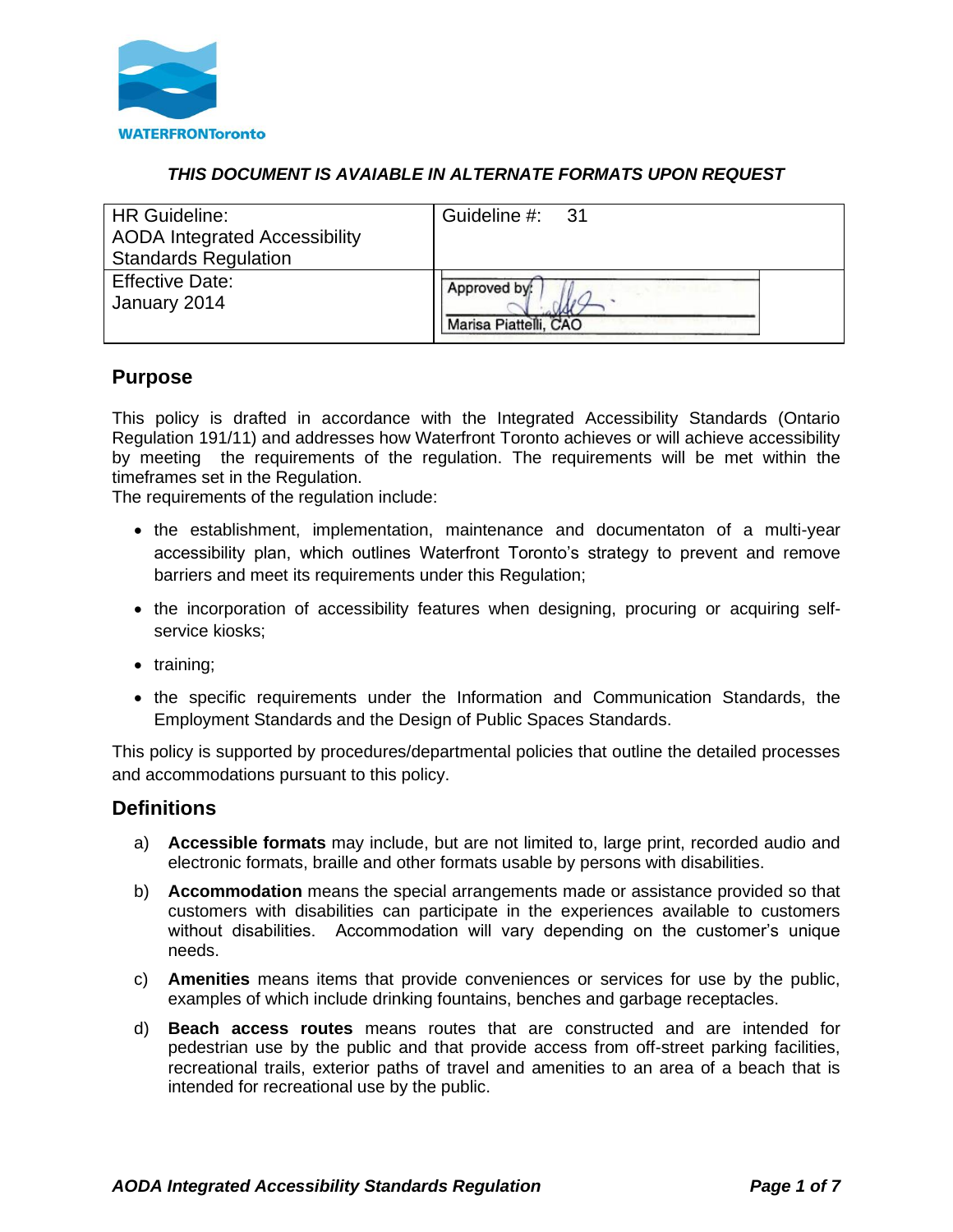- e) **Communication supports** may include, but are not limited to, captioning, alternative and augmentative communication supports, plain language, sign language and other supports that facilitate effective communications.
- f) **Communications** means the interaction between two or more persons or entities, or any combination of them, where information is provided, sent or received.
- g) **Conversion ready** means an electronic or digital format that facilitates conversion into an accessible format.
- h) **Curb ramp** means a ramp that is cut through a curb or that is built up to a curb.
- i) **Depressed curb** means a seamless gradual slope at transitions between sidewalks and walkways and highways, and is usually found at intersections.
- j) **Disability** is:
	- a. Any degree of physical disability, infirmity, malformation or disfigurement that is caused by bodily injury, birth defect or illness and, without limiting the generality of the foregoing, includes diabetes mellitus, epilepsy, a brain injury, any degree of paralysis, amputation, lack of physical co-ordination, blindness or visual impediment, deafness or hearing impediment, muteness or speech impediment, or physical reliance on a guide dog or other animal or on a wheelchair or other remedial appliance or device;
	- b. A condition of mental impairment or a developmental disability;
	- c. A learning disability or a dysfunction in one or more of the processes involved in understanding or using symbols or spoken language;
	- d. A mental disorder;
	- e. An injury or disability for which benefits were claimed or received under the insurance plan established under the Workplace Safety and Insurance Act, 1997.
- k) **Environmental mitigation** means activities that are intended to reduce, mitigate, prevent or compensate for adverse effects of human activities or items, including paths, play spaces, trails and parking, upon fish, wildlife, plants, invertebrates, species at risk, ecological integrity or natural heritage values.
- l) **Environmental restoration** means activities that are intended to benefit fish, wildlife, plants, invertebrates, species at risk, ecological integrity or natural heritage values.
- m) **Information** includes data, facts and knowledge that exist in any format, including text, audio, digital or images, and that coveys meaning.
- n) **Maintenance** mean acitivities that are intented to keep existing public spaces and elements in existing public spaces in good working order or to restore the spaces or elements to their original condition, example of which include painting and minor repairs.
- o) **Recreational trails** means public pedestrian trails that are intended for recreational and leisure purposes.
- p) **Redeveloped** means planned significant alterations to the public spaces, but does not include maintenance activities, environment mitigation or environmental restoration.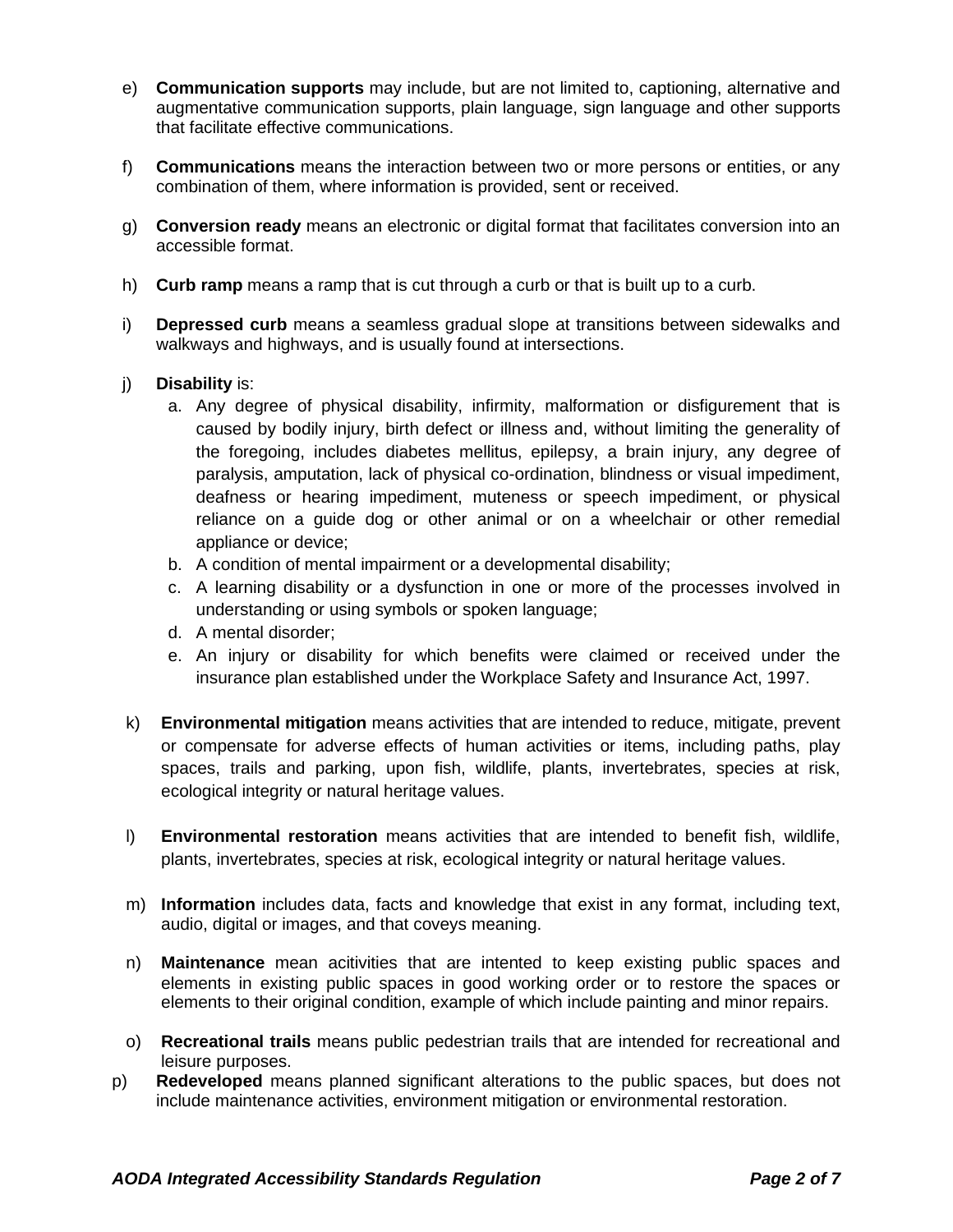- q) **Rest area** means, in respect of recreational trails and exterior paths of travel, a dedicated level area that is intended for public use to allow persons to stop or sit.
- r) **Volunteer** may include a person who voluntarily undertakes a task on behalf of Waterfront Toronto.

# **Statement of Organizational Accessibility Commitment**

Waterfront Toronto values openness and inclusivity and is committed to the principles outlined in the *Accessibility for Ontarians with Disabilities Act, 2005* and to meeting the needs of people with disabilities, in a timely manner, through the implementation of the requirements of the Act.

## **Mandatory Requirements**

#### **General**

#### *(1) Accessibility Plans*

- I. The multi-year Waterfront Toronto Accessibility Plan ("the plan") outlines the strategy to prevent and remove barriers for five years between 2014 and 2018, and to meet its requirements under the regulation;
- II. The plan is posted on the Waterfront Toronto website, [www.waterfrontoronto.ca,](http://www.waterfrontoronto.ca/) and will be provided in alternate formats upon request;
- III. The plan will be reviewed and updated at least once every five years.

#### *(2) Self- Service Kiosks*

I. Waterfront Toronto will consider incorporating accessibility features when designing and/or procuring new self-service kiosks.

### *(3) Training*

- I. Waterfront Toronto ensures that training is provided on the requirements of accessibility standards referred to within the Integrated Accessibility Standards (Ontario Regulation 191/11) and on the *Human Rights Code* as it pertains to persons with disabilities for,
- a. All employees and volunteers;
- b. All persons who participate in developing Waterfront Toronto's policies; and
- c. All other persons who provide goods, services or facilities on behalf of Waterfront Toronto.
- II. The training provided is appropriate to the duties of employees, volunteers and other persons.
- III. Training is provided as soon as practicable to employees, volunteers and other persons.
- IV. Where there are changes to the Integrated Standards Accessibility Policy, training will be provided with regard to those changes.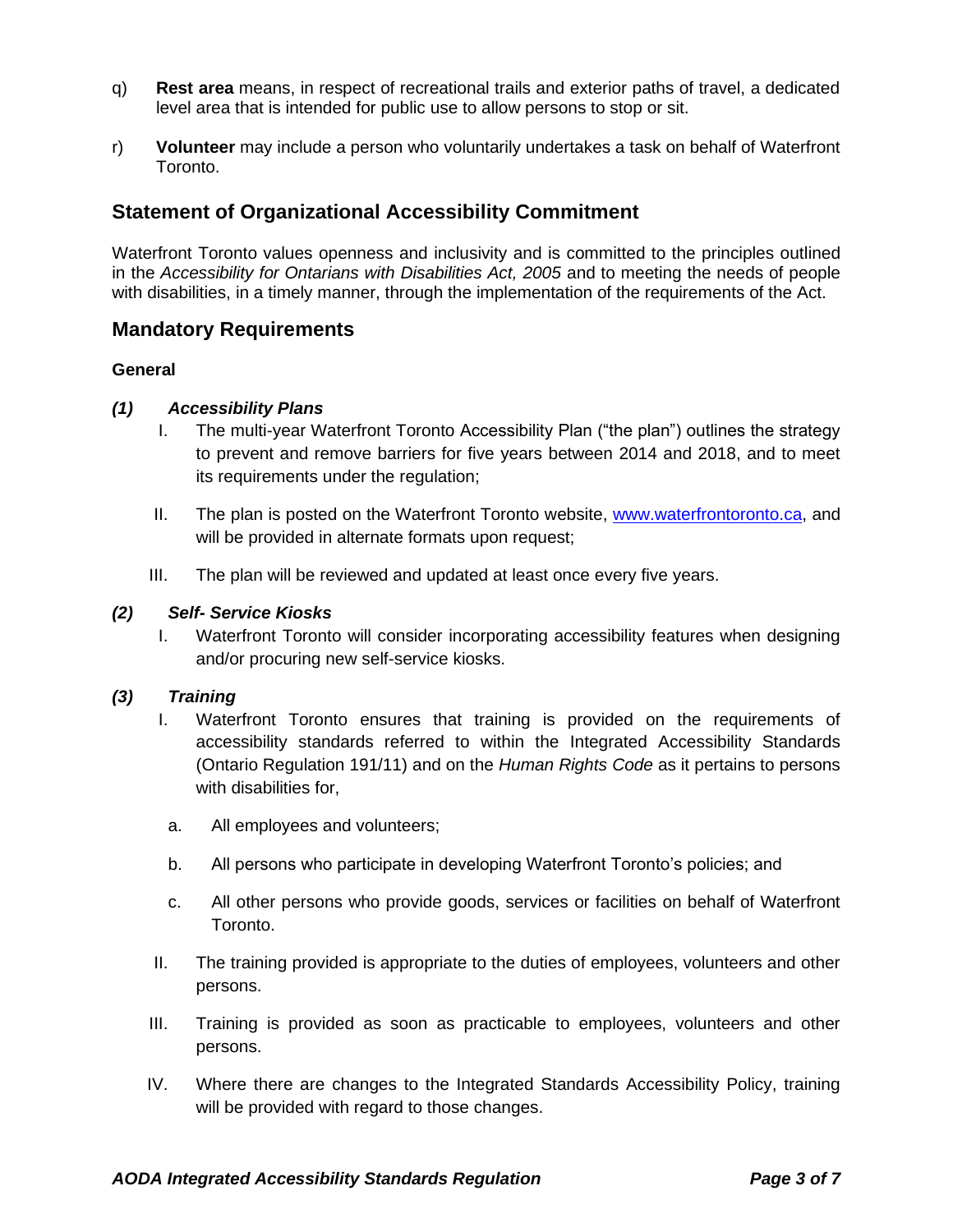V. Waterfront Toronto will maintain a record of the dates of when training is provided and the number of individuals to whom it was provided.

### **Information and Communication Standards**

### *(4) Feedback*

I. Waterfront Toronto's Customer Feedback process is accessible to persons with disabilities and does provide or arrange for the provision of accessible formats and communication supports upon request.

### *(5) Accessible Formats and Communication Supports*

- I. Waterfront Toronto will, upon request, provide or arrange for the provision of accessible formats and communication supports for persons with disabilities;
	- a. In a timely manner that takes into account the person's accessibility needs due to disability, and;
	- b. At a cost that is no more than the regular cost charged to other persons.
- II. Waterfront Toronto will consult with the person making the request in determining the suitability of an alternative format or communication support.

### *(6) Accessible websites and web content*

- I. Waterfront Toronto will ensure that its websites are accessible to as many people as possible. When new internet, intranet websites and web content on those sites are developed they will conform with the WCAG 2.0 guidelines, in accordance with the Integrated Accessibility Standards Regulation.
	- a. All new internet websites and web content on those sites will comply to the WCAG 2.0 Level A by January 1, 2014.
	- b. As of January 1, 2021 all internet, intranet and web content will conform with the WCAG 2.0 Level AA, other than: success criteria 1.2.4 Captions (Live) and success criteria 1.2.5 Audio Descriptions (Pre-recorded).
	- c. Websites and web content, including web-based applications, that Waterfront Toronto controls directly or through a contractual relationship that allows for modification of the product, are included in this timeline, where practicable,
	- d. In determining practicability, consideration will be given to the availability of commercial software, or tools, or both, and whether planned or initiated implementation timelines (before January 2012) will be significantly impacted.

## **Employment Standards (To be implemented within the timeframes set out in the Regulation)**

### *(7) Recruitment*

I. Waterfront Toronto notifies its employees and the public about the availability of accommodation for applicants with disabilities in its recruitment processes.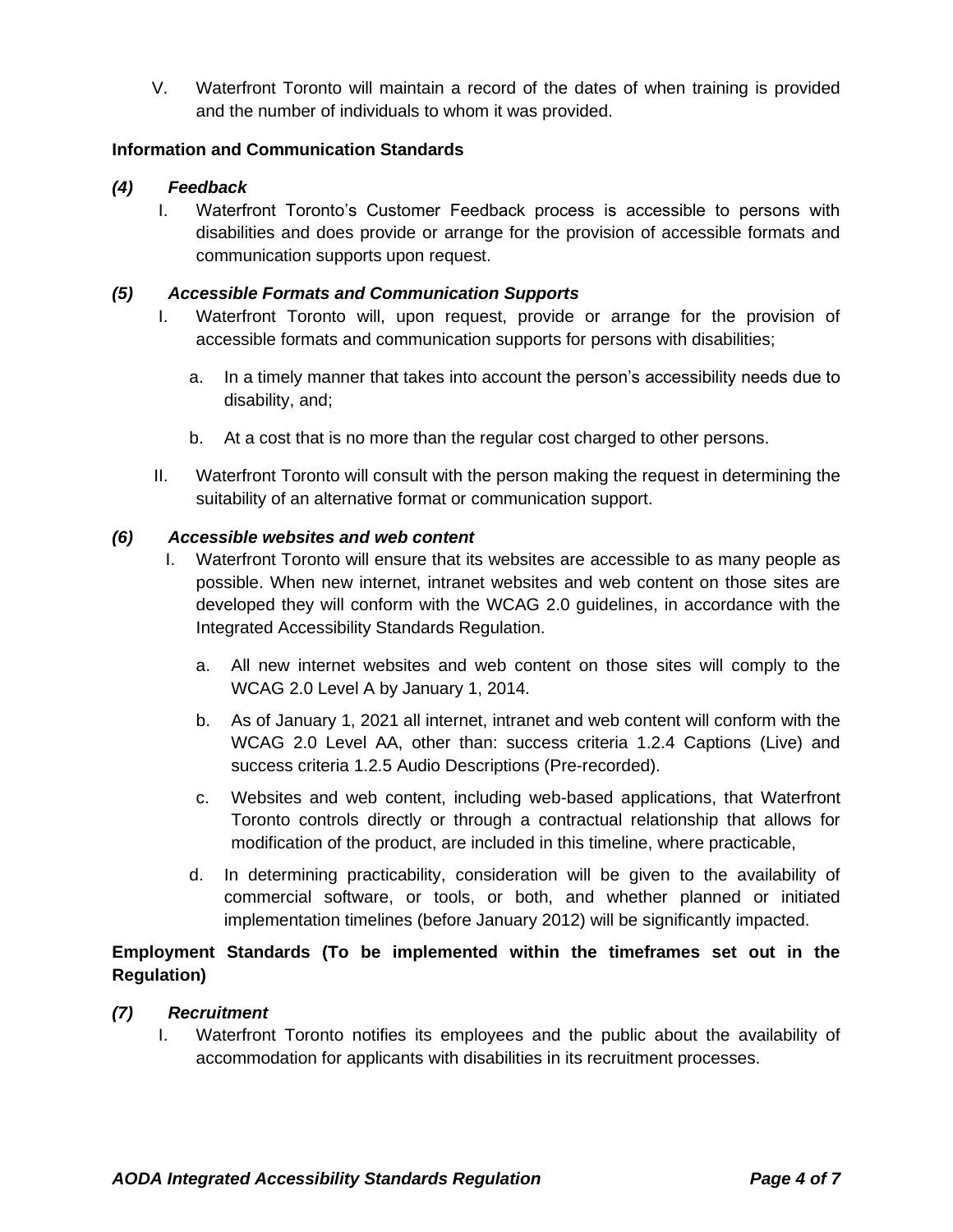- II. During a recruitment process, applicants who are individually selected to participate in an assessment or selection process are notified that accommodations are available upon request in relation to the materials or processes used;
- III. If a selected applicant requests an accommodation, Waterfront Toronto consults with the applicant, having regard for the applicant's accessibility needs, on the provision of a suitable accommodation; and
- IV. When making an offer of employment, Waterfront Toronto will notify the successful applicant of its policies for accommodating employees with disabilities.

## *(8) Informing employees of supports*

- I. Waterfront Toronto informs its employees of its policies used to support employees with disabilities, including, but not limited to, policies on job accommodation that take into account the employee's accessibility needs due to a disability.
	- a. New employees will be informed of applicable policies as soon as practicable after they begin their employment.
	- b. Where there are changes to existing policies on the provision of job accommodation, all employees will be provided updated information.

### *(9) Accessible formats and communication supports for employees*

- I. When an employee requests it, Waterfront Toronto will consult with the employee to provide or arrange for the provision of accessible formats and communication supports for;
	- a. Information that is needed in order for the employee to perform the employee's job; and
	- b. Information that is generally available to employees in the workplace.
- II. Waterfront Toronto will consult with the employee making the request in determining the suitability of an accessible format or communication support.

#### *(10) Workplace emergency response information*

- I. Waterfront Toronto provides individual workplace emergency response information to employees who have a disability.
	- a. Where the disability is such that individual information is necessary; and
	- b. Where Waterfront Toronto is aware of the need for accommodation due to the employee's disability.
- II. If an employee with individualized workplace emergency response information requires assistance, and provides consent, Waterfront Toronto will ensure that the necessary information is shared.
- III. Individualized information is provided as soon as practicable after Waterfront Toronto becomes aware of the need for accommodation due to an employee's disability.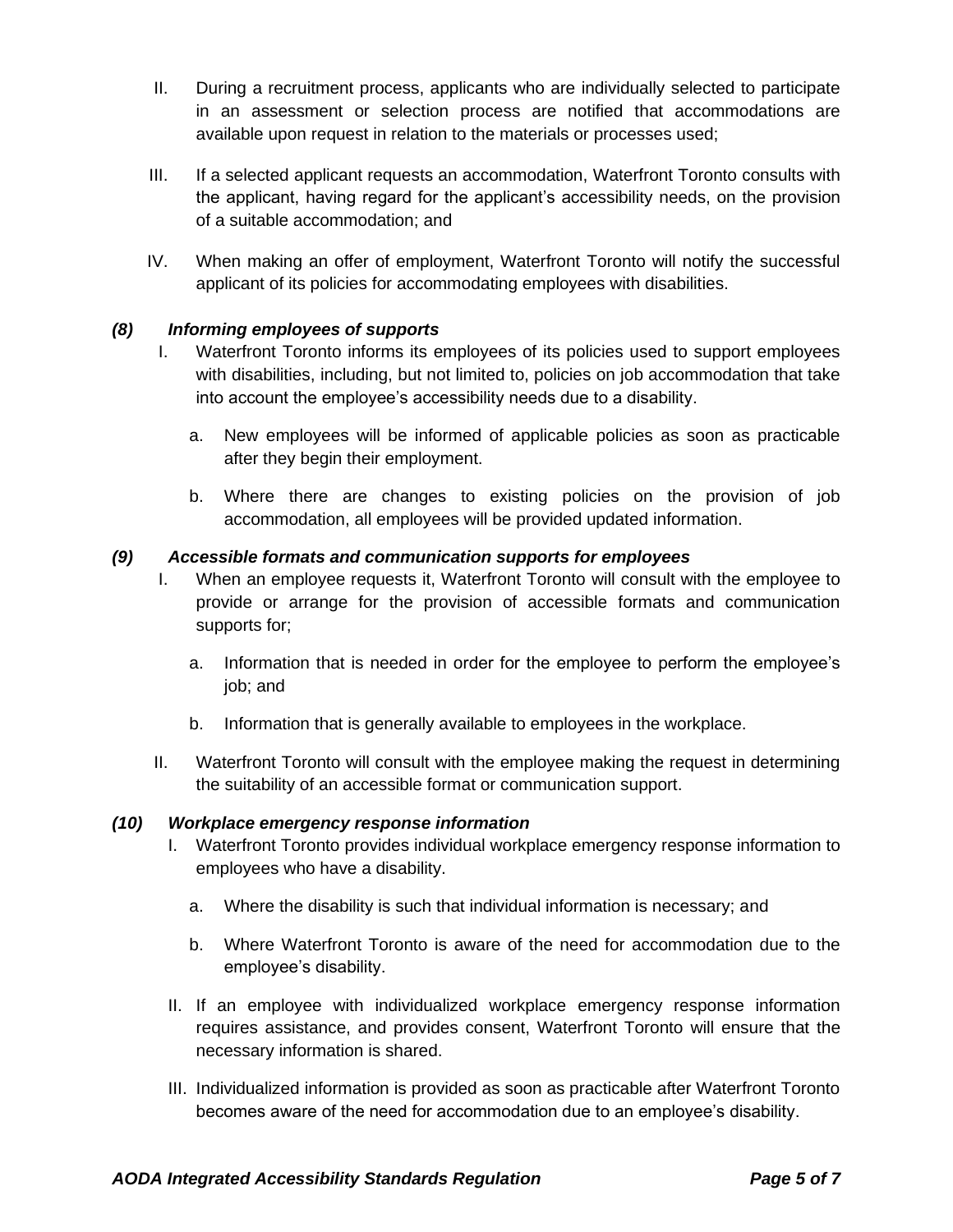- IV. Waterfront Toronto will review the individualized workplace emergency response information,
	- a. When the employee moves to a different location;
	- b. When the employee's overall accommodation needs or plan are reviewed;
	- c. When Waterfront Toronto reviews its general emergency response policies.

### *(11) Documented individual accommodation plans*

I. Waterfront Toronto will develop a written process for the development of Individual Accommodation Plans for employees with disabilities.

### *(12) Return to work*

I. Waterfront Toronto has a documented return to work process for its employees who have been absent from work due to a disability and require disability-related accommodations in order to return to work.

### *(13) Performance Management*

I. Where Waterfront Toronto uses performance management in respect of its employees, the accessibility needs of employees with disabilities, and individual accommodation plans are taken into account.

### *(14) Career Development and Advancement*

I. Where Waterfront Toronto uses career development and advancement in respect of its employees, the accessibility needs of employees with disabilities, and individual accommodation plans are taken into account.

### *(15) Redeployment*

I. Where Waterfront Toronto uses career development and advancement in respect of its employees, the accessibility needs of employees with disabilities, and individual accommodation plans are taken into account in redeployment.

### **Design of Public Spaces Standards**

Waterfront Toronto also has responsibilities under the Design of Public Spaces Standard when building new or making significant changes to its existing public spaces on or after January 1, 2017.

Where Waterfront Toronto constructs or redevelops pubic areas in its premises the design criteria in the Design of Public Spaces Standard will be followed including:

### *(16) Exterior Paths of travel*

- I. Waterfront Toronto provides and intends to maintain accessible paths of travel that are outdoor sidewalks or walkways designed and constructed for pedestrian travel and are intended to serve a functional purpose and not to provide a recreational experience.
- II. Waterfront Toronto meets all technical requirements for structures that are connected to, provided on, or provided along exterior paths of travel, including:
	- a. Ramps;